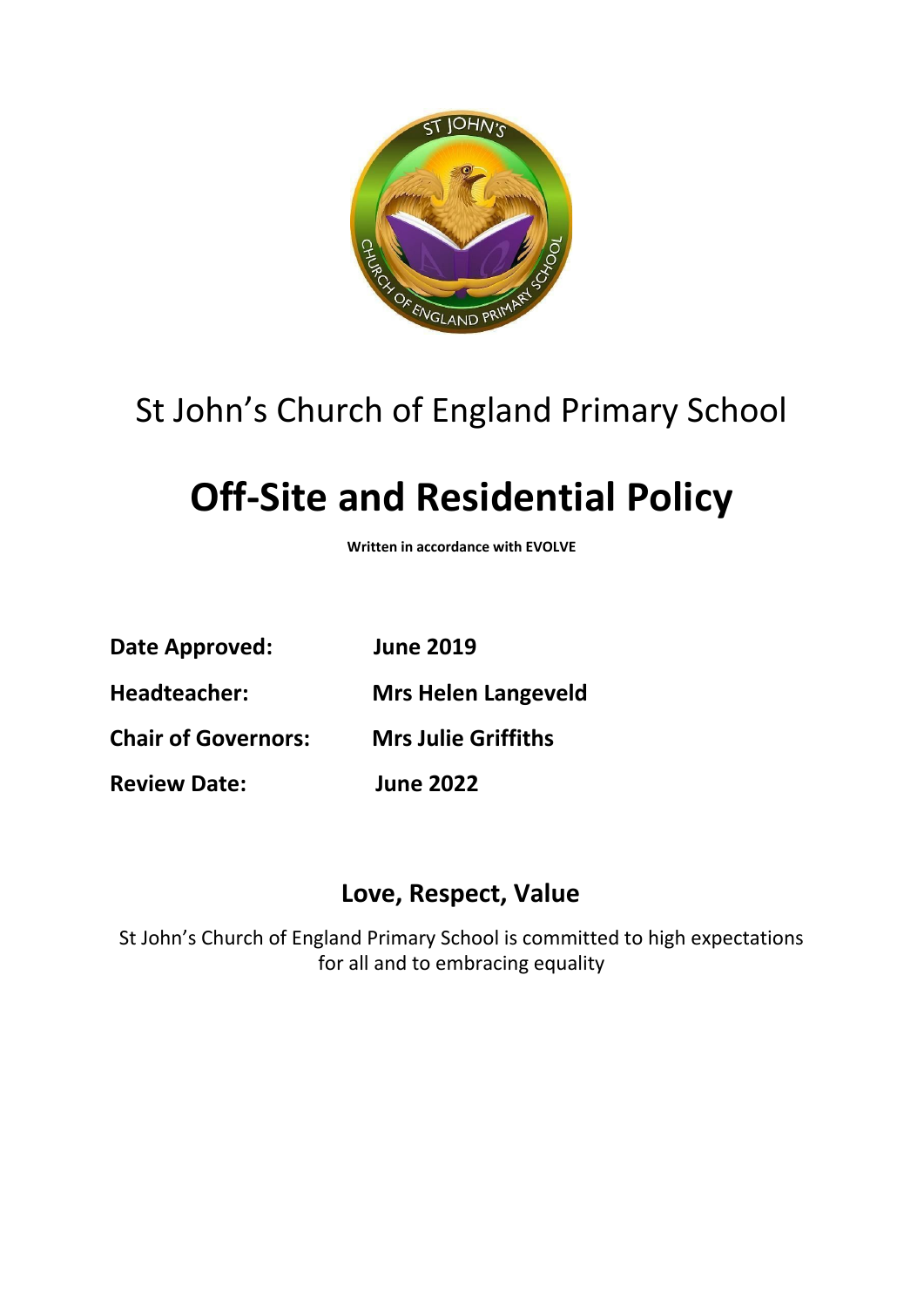*Church schools should be places of delight in the discovery of knowledge - places where boundaries of understanding are ever expanding and the implications of our knowledge are also examined – John Cox*

*(page 70, 'More than Caring and Sharing')*

#### Purpose:

The purpose of the policy is to ensure the highest regard to safeguarding for the community of St John's when on educational visits and on residential trips.

#### Aims:

We believe that educational visits are an integral part of the enriched curriculum and learning experience for every child. Appropriately planned visits enhance learning and improve progress, and so form a key part of what makes St John's Church of England School an engaging and effective learning environment. The benefits to pupils of taking part in visits and learning outside the classroom include, but are not limited to:

- Creating new opportunities for learning outside of the classroom environment
- Enhancing and embeds learning
- Increasing critical curiosity and resilience
- Providing opportunities for making sense of the world, creativity, developing learning relationships and practicing strategic awareness
- Developing personal relationships and levels of trust
- Improving achievement and attainment across a range of curricular subjects
- Pupils are active participants not passive consumers, allowing a wide range of new learning can flourish
- Enhancing opportunities for 'real world', 'learning in context' and the development of the social and emotional aspects of intelligence
- Possibilities for genuine team working, including enhanced communication skills
- Improving environmental appreciation, knowledge, awareness and understanding of a variety of environments
- Physical skill acquisition and the development of a fit and healthy lifestyle.

As always our priority at St John's is to ensure that all visits are Safe, Educational and Engaging for all.

#### **Application**

Any visit that leaves the school grounds is covered by this policy, whether as part of the curriculum, during school time, or outside the normal school day.

In addition to this Educational Visits Policy, St John's School:

1. adopts National Guidance www.oeapng.info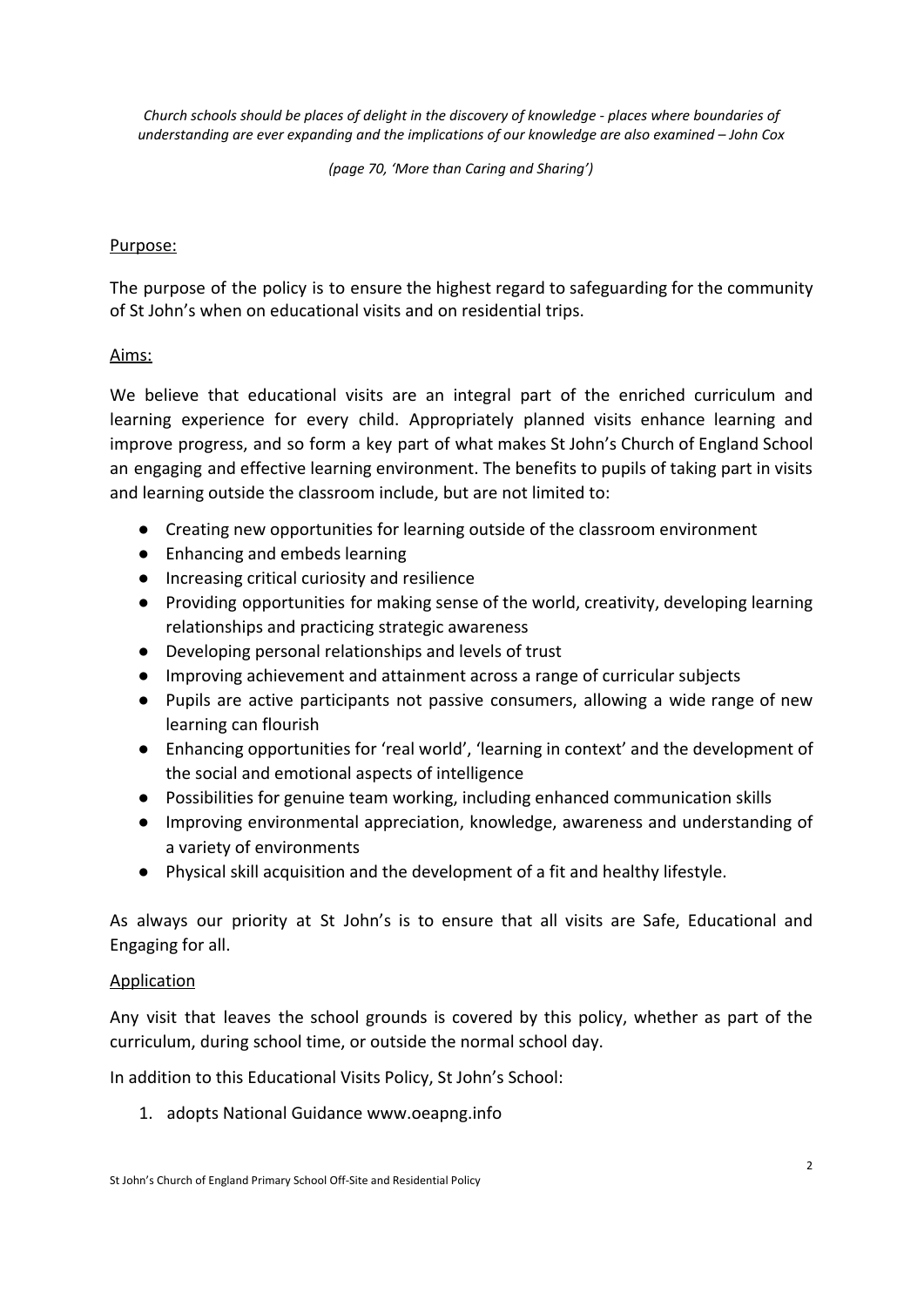2. uses EVOLVE, the web-based planning, notification, approval, monitoring and communication system for off-site activities.

The Educational Visits Coordinator is referred to as the EVC in this policy. All staff are required to plan and execute visits in line with this school policy and national guidelines. Staff should be familiar with the roles and responsibilities outlined within the guidance and agree to adhere by them.

#### Types of Visit and Approval

There are three 'types' of visit:

- visits/activities within the 'School Learning Area' that are part of the normal curriculum and take place during the normal school day. These will include St John's Church, neighbouring streets, parks and localities of Watford.
- other non-residential visits within the UK that do not involve an adventurous activity, e.g. visits to museums, farms, theme parks, theatres, etc. These are entered on EVOLVE by the visit leader and submitted to the EVC for checking. The EVC then submits to the Headteacher for approval
- visits that are overseas, residential, or involve an adventurous activity. These follow point 2 above, but the Headteacher then submits the visit to the Trust for approval.

#### School Sleepovers:

Any school facility used for sleeping must be equipped with an automatic fire alarm system with smoke detectors and manual call points. This includes school halls and classrooms that will only occasionally be used for sleeping.

There should be a meeting with parents to inform of the plan so they feel comfortable and well informed.

During the sleepover the Head of EVC must accompany the lead teacher. There must also be one paediatric first aider due to Health and Safety.

#### Roles and Responsibilities

**Visit leaders** are responsible for the planning of their visits, and for entering these on EVOLVE at least 21 days prior to the visit. They should obtain outline permission for a visit from the Headteacher or EVC prior to planning, and before making any commitments. Visit leaders have responsibility for ensuring that their visits will comply with all relevant guidance and requirements, and should seek advice from the EVC where necessary. All risk assessments must be seen by the EVC and the SENCo three weeks before the visit to check all risks are actioned.

#### **All teachers in the year group must carry out the risk assessments together.**

The visit leader is responsible for ensuring a risk assessment is carried out and that a risk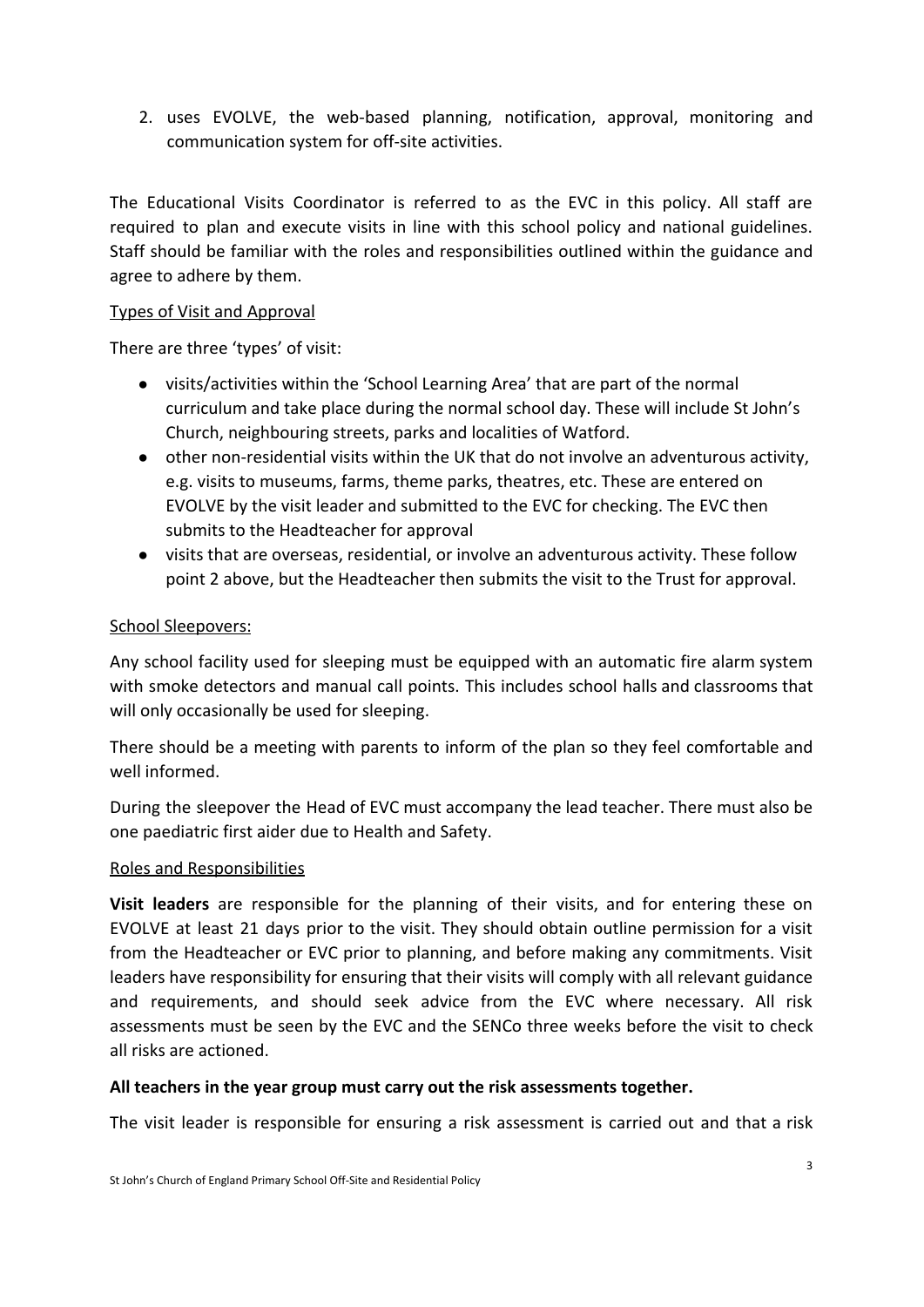assessment signed by the EVC and Headteacher at least 21 days in advance of the visit. The risk assessment will include the ratio of adult to children supervision and the number of first aiders or appointed person/s needed. The visit leader will share information with all staff involved in the visit.

The visit leader is responsible for ensuring the Emergency Card, mobile phone, first aid kit, high-vis jackets and pupil medication are taken on the visit.

It is the leader's responsibility to inform the school when they have arrived at their location and when they leave to return to school. In case of any delays the school must be informed to inform the Headteacher, EVC and parents.

After the visit, leaders must ensure they inform the EVC and Headteacher of how the trip went and fill in an evaluation sheet and placed in the folder in the main office.

The **Educational Visits Coordinator (EVC)** will support and challenge colleagues over visits and learning outside the classroom (LOtC) activities. The EVC is the first point of contact for advice, on visit related matters and will check final visit plans on EVOLVE before submitting them to the Headteacher. The EVC sets up and manages the staff accounts on EVOLVE, and uploads generic school documents, etc.

The **Headteacher** has responsibility for authorising all visits, and for submitting those that are overseas, residential or adventurous to the school's insurers to gain approval.

The **Governing Body** will approve the Educational Visits policy and will ensure it is reviewed annually. They will also approve residential visits.

The **Trust** will use EVOLVE for all visits that are either overseas, residential, and/or involve an adventurous activity.

#### Emergency Procedures

A critical incident is any incident where events go beyond the normal coping mechanisms and experience of the visit leadership team.

The school has an emergency plan in place to deal with a critical incident during a visit. The plan will be reviewed and tailored for each visit. All staff on visits are familiar with this plan and it is tested at least biannually and following any major staffing changes.

When an incident overwhelms the establishment's emergency response capability, or where it involves serious injury or fatality, or where it is likely to attract media attention then assistance will be sought from St Albans Diocese Director of Education and the DfE.

#### Food

The school will provide a packed lunch for children in Reception and KS1. Children in KS2 should either order a packed lunch or bring their own. No nuts should be included in packed lunches. No fizzy drinks should be included. Packed lunches will follow our healthy school ethos.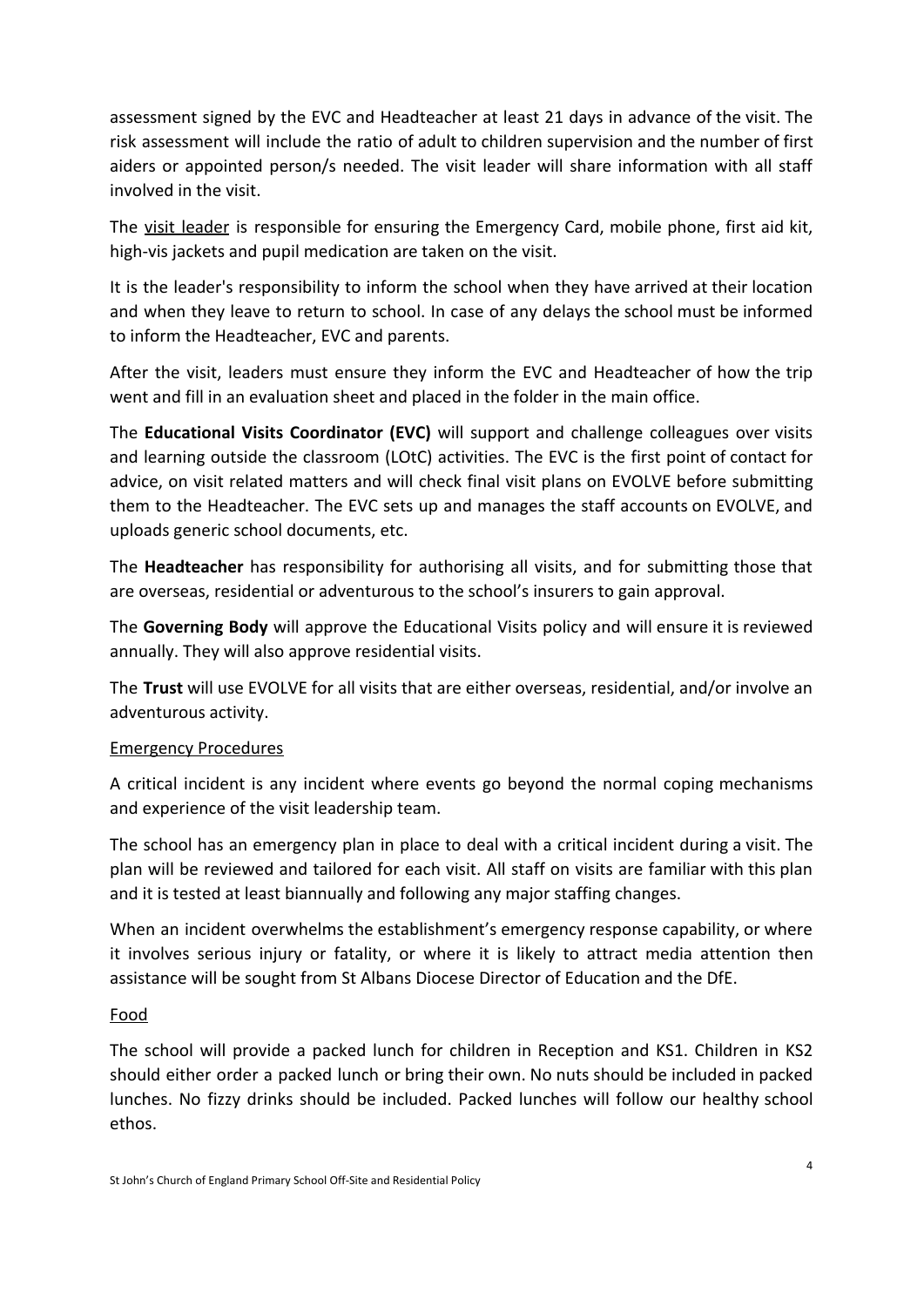#### **Food should not be shared with other children due to health and safety and allergies.**

#### **Supervision**

The teacher who leads the trip must not have his or her own group of children. It is important to have a sufficient ratio of adult supervisors to pupils. The following ratio of adults to children should be used:

| Nursery                    | 1:2                            |
|----------------------------|--------------------------------|
| Reception                  | 1:4 (7 adults for 30 children) |
|                            | 1:6 (on local familiar trips : |
|                            | Church, park, library, etc)    |
| Key Stage One              | 1:6 (5 adults for 30 children) |
| Key Stage Two              | 1:8 (4 adults for 30 children) |
| Children who need support* | 1:1                            |

(\*i.e. children with Special Educational Needs)

Whatever the length and nature of the visit, regular head counting of pupils should take place. The visit leader should establish rendezvous points and tell adults, groups and pupils what to do if they become separated from the party.

#### Additional Support:

Parent helpers are welcome on educational visits and will attend a briefing with the teacher before the visit. Helpers who are not DBS checked will not be alone with children and must be guided by school staff at all times. All parent volunteers to be given an 'Educational Visits' information leaflet to ensure what their roles and responsibilities are during any visit.

#### Mobile Phones and Social Network

- Under no circumstances should any adult responsible for children use their mobile phone to take photographs or make phone calls
- No photos should be posted on social media such as 'Facebook' and 'Twitter' and instant messaging services such as 'WhatsApp' by non- school staff.
- Any information about a child should only be passed onto the child's parent or guardian through the class teacher or Headteacher
- If you need to make an emergency call please speak to the Lead teacher who will support you in anyway possible

#### First Aid

First aid provision should be considered when assessing the risks of the visit. St John's will have travel first aid kits available. For most trips, a member of staff with a good working knowledge of first aid will be adequate. A decision based on the risks and children involved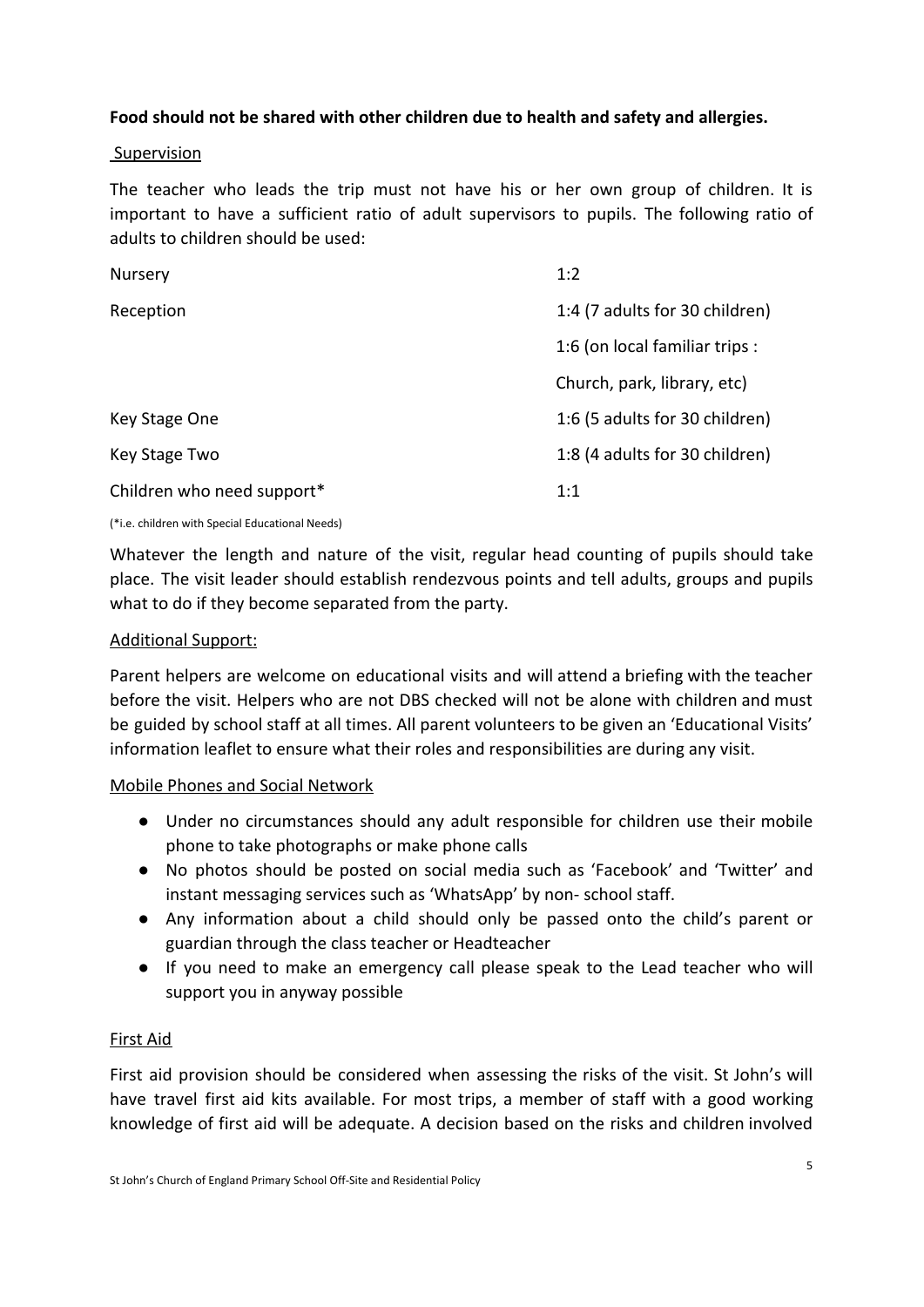should be made for each visit.

Individual medicines, EpiPens and inhalers for example, must be accounted for and provision made for access whilst securing the medicine to only the named person.

Trips for the Early Years must have at least one qualified paediatric first aider.

For adventurous activities, there should be at least one trained first aider in the group.

#### Parental Consent

Parents should be given information about the purpose and details of the visit at least two weeks in advance. Consent is not required for activities within the School Learning Area that are part of the normal curriculum during normal school time.

Specific, (i.e. one-off), parental consent must be obtained for all visits. The visits must include sufficient information, which must be made available to parents – via letters, meetings, etc. so that consent is given on a 'fully informed' basis.

#### Inclusion

Under the Equality Act 2010, it is unlawful to discriminate against disabled participants because of their disability, without material or substantial justification. You are required to make reasonable adjustments to avoid participants being placed at a substantial disadvantage. However, the Equality Act does not require responsible bodies to place employees or participants at inappropriate risk if a health and safety issue arises. It is also the case that the adjustments made to include a disabled young person should not impinge unduly on the planned purpose of the activity.

At St John's we will not exclude pupils with special educational or medical needs from school visits. Every effort will be made to support them whilst maintaining the safety of everyone on the visit. Special attention will be given to appropriate supervision ratios and additional safety measures may need to be addressed at the planning stage. We will work with families to find ways so that all children can attend educational visits.

#### Farm/Animal Visits

Staff should ensure that the intended outcomes of the activity are balanced with all reasonably practicable safety precautions.

Refer to EVOLVE National Library: 'Preventing or controlling ill health from animal contact at visitor attractions – Advice to Teachers' and associated documents.

Refer to: Farming & Countryside Education: www.face-online.org.uk

'Farm Visits' in National Guidance www.oeapng.info

#### Charging/Funding for Visits

Parents will also be asked for a voluntary contribution for all off-site visits that incur costs to